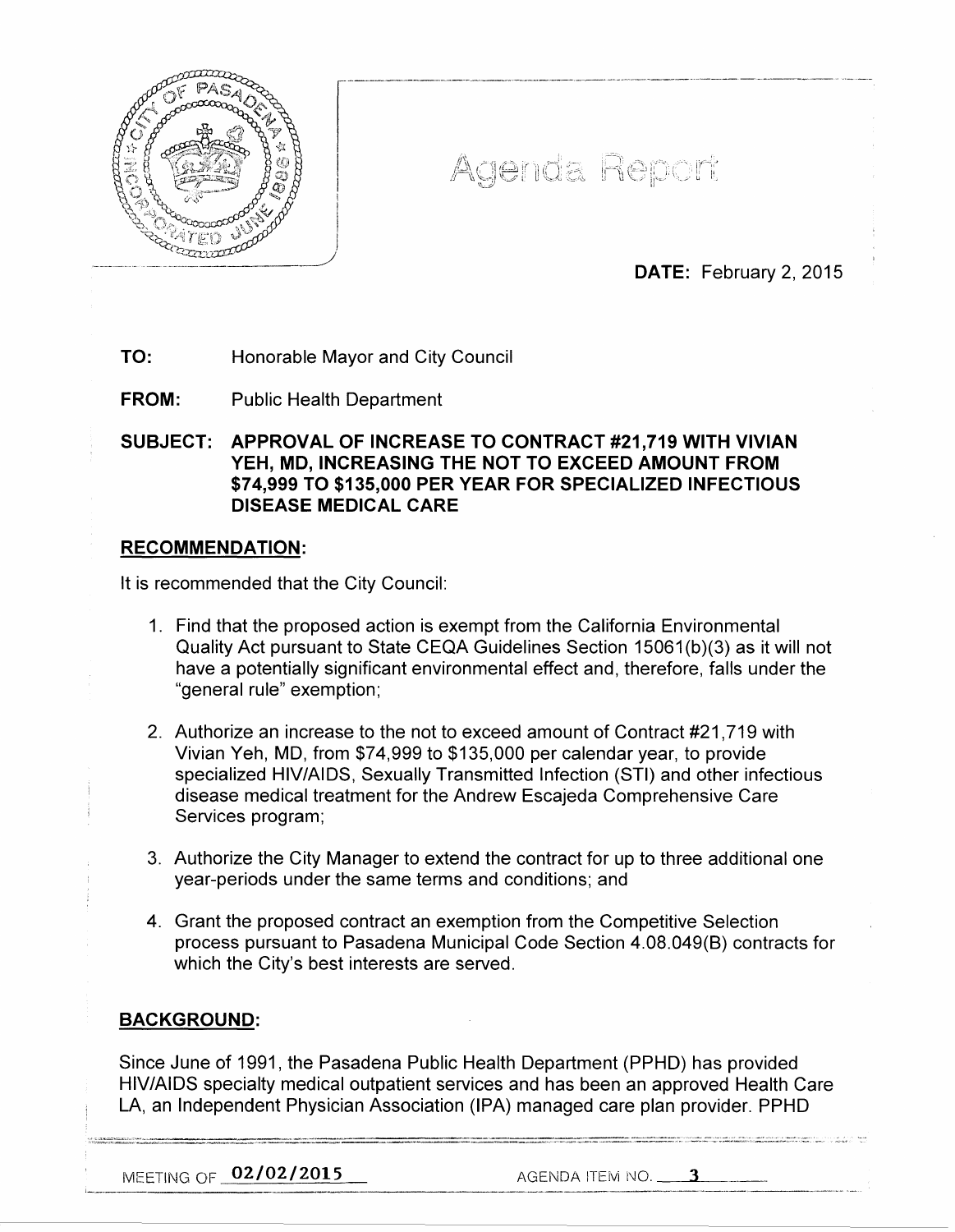serves uninsured and underinsured patients with HIV/AIDS and other infectious diseases throughout the San Gabriel Valley. Known as the Andrew Escajeda Comprehensive Care Services (AECCS) program, the medical care and treatment, medical care coordination, benefits case management, medical transportation, homebased case management, mental health psychotherapy/psychiatry, and laboratory testing services are funded by the Ryan White Federal CARE Act grant through the Los Angeles County Department of Public Health, Division of HIV and STD Programs (DHSP), Health Care LA IPA, Medicare, and Medi-Cal, which subcontract with PPHD to provide the services in Pasadena and the surrounding areas.

Dr. Vivian Yeh is a board-certified internist and infectious disease specialist, with special training and certification by the American Academy of HIV Medicine in providing medical care to HIV/AIDS, Hepatitis C (Hep C) and other infectious disease clients in public health clinics. Dr. Yeh has been providing HIV/AIDS and Sexually Transmitted Infection (STI) medical treatment and care to clients of AECCS and has been under contract with the City of Pasadena since January 1, 2005.

Due to the recent changes in Healthcare Reform, PPHD has had the ability to expand as a medical home and incorporate infectious disease treatment and care to other populations, including homeless, mentally ill, lesbian, gay, bi-sexual, transgender, questioning (LGBTQ) men and women. With this expansion, there has also been an increased need for additional clinical hours to ensure contractual compliance.

In order to meet this additional demand for services, staff recommends expanding the use of Dr. Yeh's services. Dr. Yeh is exceptionally well-qualified, as indicated above, and has previously served as Interim Health Officer and currently serves in that capacity in the event of absence of Dr. Goh, the current Health Officer. It is in the best interests of the City to maintain continuity and high quality care for patients by extending the contract with Dr. Yeh.

Staff is recommending that the current contract with Dr. Yeh be increased from a current not to exceed amount of \$74,999 to \$135,000 per calendar year. Staff is also requesting that the City Council authorize the City Manager to extend the contract for up to three additional one-year periods under the same terms and conditions.

## **COUNCIL POLICY CONSIDERATION:**

The proposed action is consistent with the City Council's strategic plan goal to improve and promote the quality of life and the local economy by ensuring that clinical and healthcare services to the community continue uninterrupted.